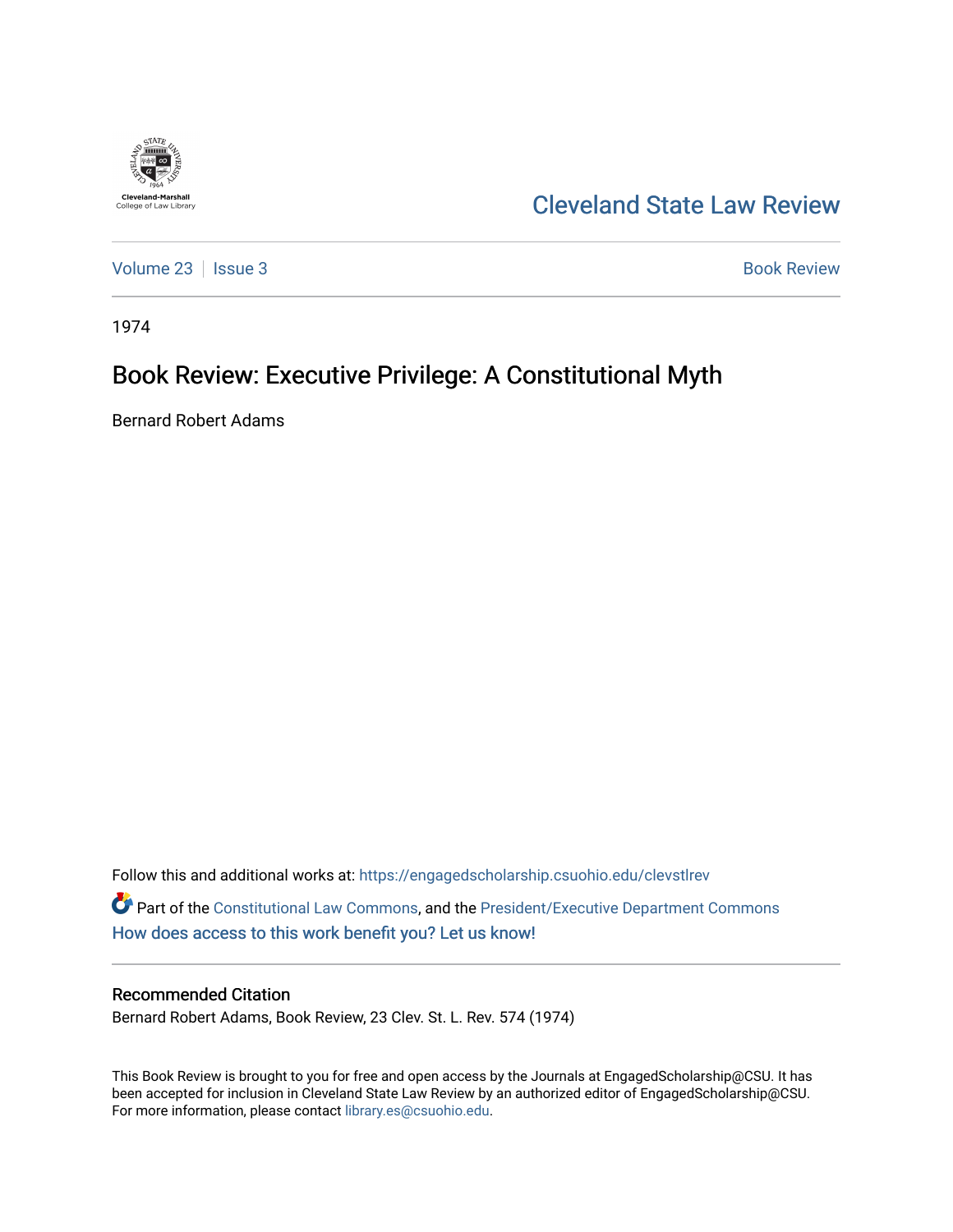## **BOOK REVIEWS**

*Reviewed by Bernard Robert Adams\** EXECUTIVE PRIVILEGE: A CONSTITUTIONAL MYTH, by Raoul Berger, Cambridge, Harvard University Press, 1974. 430 pp. \$14.95. ţ

At 10:30 Sunday morning, September 8, 1974, President Gerald R. Ford issued to Richard M. Nixon a "full, free, and absolute pardon" for all acts which may be crimes committed during Mr. Nixon's term of office. With this act, the "Watergate era," as least as far as the conduct of the President may have been concerned, is officially at an end. With this decision, any further investigation as to the culpability of Richard M. Nixon is officially at a close; also, preempted are questions of legal significance which were prompted by the Watergate break in and subsequent acts of coverup. One of those questions relates to the authority of the President of the United States to withhold documents, in whatever shape or form, from the Congress and the courts.

While the Supreme Court in *United States v. Nixon'* did decide that President Nixon had to deliver certain tapes and documents to Judge Sirica for an *in camera* inspection, it necessarily left many questions about executive privilege unanswered by confining itself to the narrow facts of the case. Thus, the Supreme Court's opinion applies predominantly to those situations where the documents bear evidence dealing with criminal conduct presently under investigation.2 The larger debate on the full contours of the executive privilege doctrine is still to be ultimately and finally resolved.

While the Nixon case in its largest form presented an historically dramatic confrontation between the Executive and Legislative Departments and raised the spectre of confrontation between a President and the courts, it did not represent a conclusion to the debate over the extent of the public's right of access to governmental information. This debate and refinement will not be confined to the conduct of relations between the office of the President and other branches of government; all citizens have an interest in the availability of information upon which government action is based.

<sup>\*</sup> Assistant Professor of Law, Franklin T. Backus School of Law, Case Western Reserve University. A.B., Brown University; LL.B., Yale Law School.

<sup>&</sup>lt;sup>1</sup> ...... U.S. ......, 94 S. Ct. 3090 (1974).

**<sup>2.....</sup> U.S.** 94 **S.** Ct. **3090,** 3105, 3108, 3109 (1974).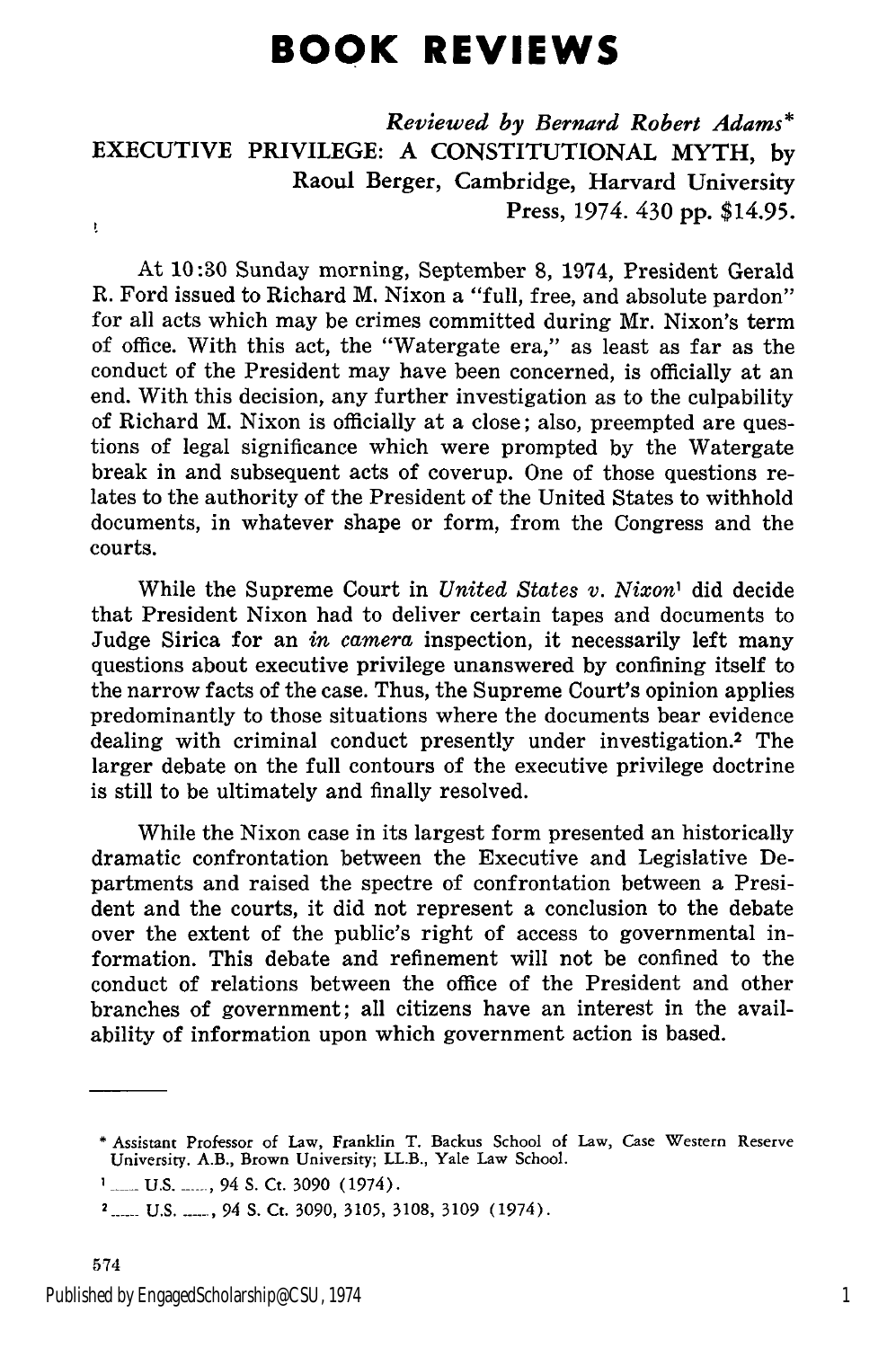Often, a specific citizen, be he a government official or a private citizen, has need for a bit of data or a fact which was the basis of a decision made by a department of government.<sup>3</sup> If the governmental agency which made the decision is part of the executive branch, it is possible for the department head through the use of Presidential power to attempt to shield that data from public disclosure. 4 It is the potential conflict between an agency's perceived need for confidentiality and the individual's right to know which forms the heart of the problem of executive privilege.

On a more institutional level, the ability to control information is the ability to shape public opinion and to control the processes of government. Our government has been sensitive to abuses of office, and its tripartite form attempts to allocate, balance, and divide power in such way that government shall always be fairly and justly administered. However, in order for the government process to work, those participants in governmental action who would attempt to act in a wise and fair fashion need information upon which to base their decisions. It is the ability, therefore, to gather, to assess and to interpret this data which is perhaps the key to power in the United States. In addition to information being the basis of decision making, full access to facts is the basis for governmental control. It is only if each branch of government can understand what the others are doing that it is possible for them to exercise their constitutional functions of coordination, supervision and review. It is here, therefore, that the confines of the debate about executive privilege become crucial. If it is possible for the occupant of the Oval Office to control the flow of information about his conduct and the conduct of those people who are working directly under him, it is also possible for that occupant to shield from the public view the true direction of the course of the nation. It is here that one realizes the importance of full and free disclosure.

Congress, in passing the Freedom of Information Act,<sup>5</sup> attempted to make full and free disclosure of facts and data possessed by the various branches of the executive department the rule. However, Congress fully realized that there might be circumstances where disclosure would not benefit the country and where it might do positive harm either to individuals or to the nation as a whole. In this context,

https://engagedscholarship.csuohio.edu/clevstlrev/vol23/iss3/10 2

**<sup>3</sup>** This need can be articulated by a litigant during discovery under FED. R. Civ. P. **26,** *cf.* U.S. v. Reynolds, 345 U.S. 1 (1953), or by a request under the "Freedom of Information<br>Act," 5 U.S.C. § 552 (1970); cf. Epstein v. Resor, 296 F. Supp. 214 (N.D. Cal. 1969)<br>aff'd, 421 F.2d 930 (9th Cir.), cert. denied, 398

**<sup>4</sup>** This withholding could be supported by a general claim of executive privilege or by a more specific reference to one of the nine possible exceptions to disclosure in the Freedom of Information Act, **5** U.S.C. § **552** (b) (1) **(9)** (1970).

**<sup>55</sup>** U.S.C. § **552** (1970). While the general purpose of the Act is full access to information, the statute itself contains grounds that would justify secrecy. See note 4, *supra.*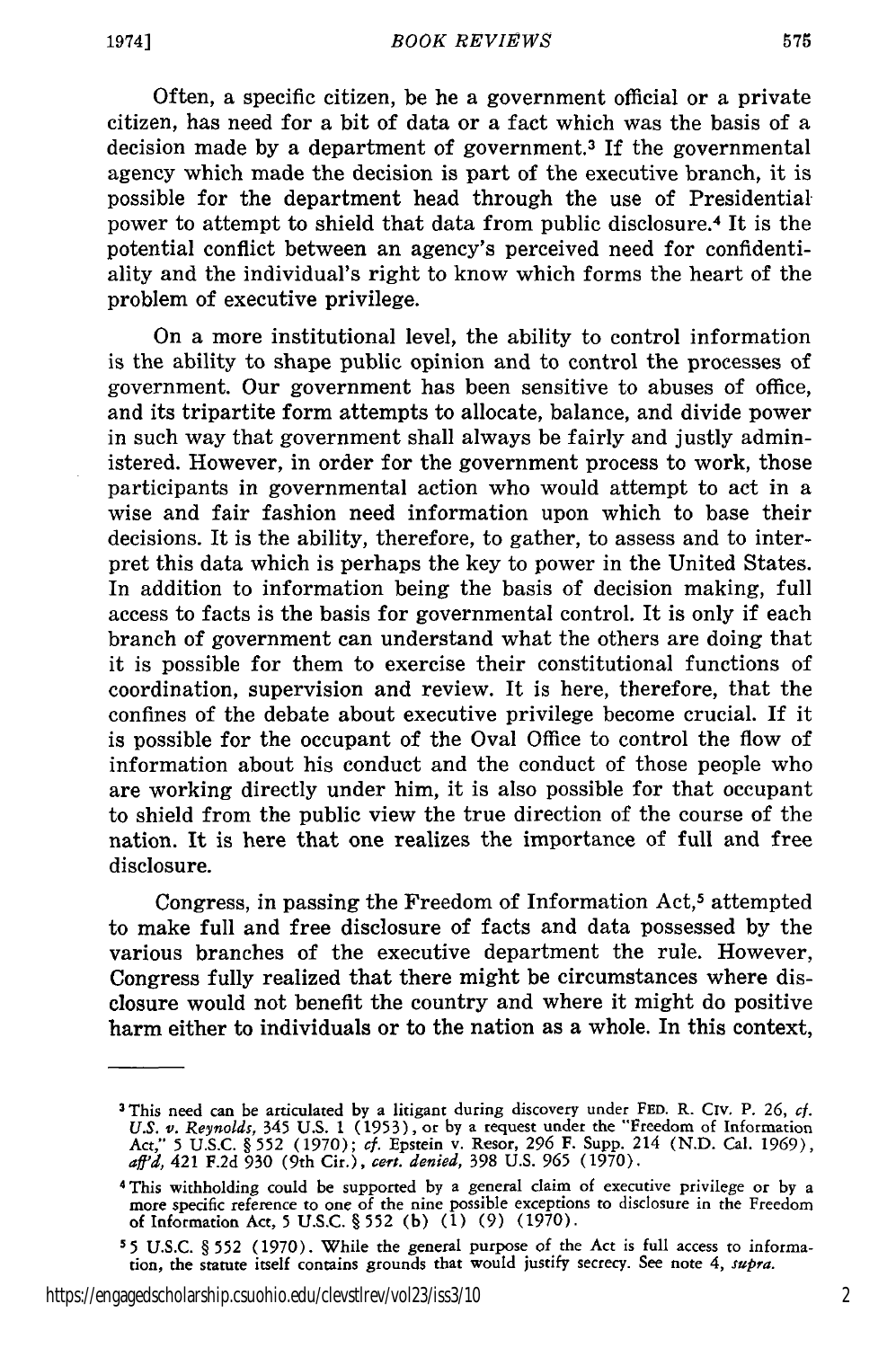the idea of an executive privilege comes to the fore. Executive privilege is designed to protect state secrets or items bearing on the national defense and security from unwarranted disclosure.<sup>6</sup> As Mr. Justice Burger pointed out in the *Nixon* case, what is important in the context of executive privilege is a balancing; a balancing of the need to know; the importance of knowledge, when compared to the need of the nation as a whole; and the need for self-preservation and security.7

On a more routine level, privilege is a topic that lawyers deal with in a great many situations. The attorney-client privilege is one for which lawyers should have a great sense of understanding. The need to encourage a client to speak openly and freely so that the lawyer can gather the facts is perhaps at the root of this privilege of protecting a client's disclosure to his counsel. With this in mind, it should not be hard to realize that many of the same determinants behind the ordinary attorney-client evidentiary privileges can be expanded and made more important with respect to the idea of executive privilege. Not only are we concerned with preserving the security of the country, but we are concerned with strengthening the processes **by** which decisions are made. It is important, if not crucial, for the President to be able to know that his advisors will speak openly and candidly without fear of retribution for their opinions if their **judg**ments turn out to be ill considered in the course of debate. It is important for us as a people to know that those men to whom we have given power will not limit the free exchange of ideas among themselves out of a concern for having statements attributed to them in public that they would be much happier to leave as private statements. Yet, given all of this, it is still important for us as a people that we not overly shield, overly insulate, and overly protect those very same men we want to encourage to debate. It is with this sense of balance, that the topic of executive privilege must be approached.

In his book *Executive Privilege: A Constitutional Myth,* Raoul Berger traces the origins and development of the doctrine of executive privilege. In addition, Mr. Berger outlines those rationales which would support the withholding of information. However, Mr. Berger, in scholarly fashion, completely refutes the justifications for a broad holding of executive privilege and attempts to sketch in a logical and forceful manner those reasons that militate in favor of the narrowest possible reading of executive privilege as an abstract proposition. It is his view that if executive privilege is to be invoked, it is for the courts, on a case by case basis, to do that which must be done: balance the interests of the executive against the need for information in

Published by EngagedScholarship@CSU, 1974 3

**<sup>6</sup>** A full definition of the concept is provided by Berger as **. . .** "the President's claim of constitutional authority to withhold information from Congress **. . ."** and the "judicial branch." **BERGER** EXECUTIVE **PRIVILEGE, p.** 1 *supra* and notes 1-3 *supra.*

**<sup>7 .....</sup> U.S** ........ 94 S. Ct. **3090,** 3107, 3111 (1974).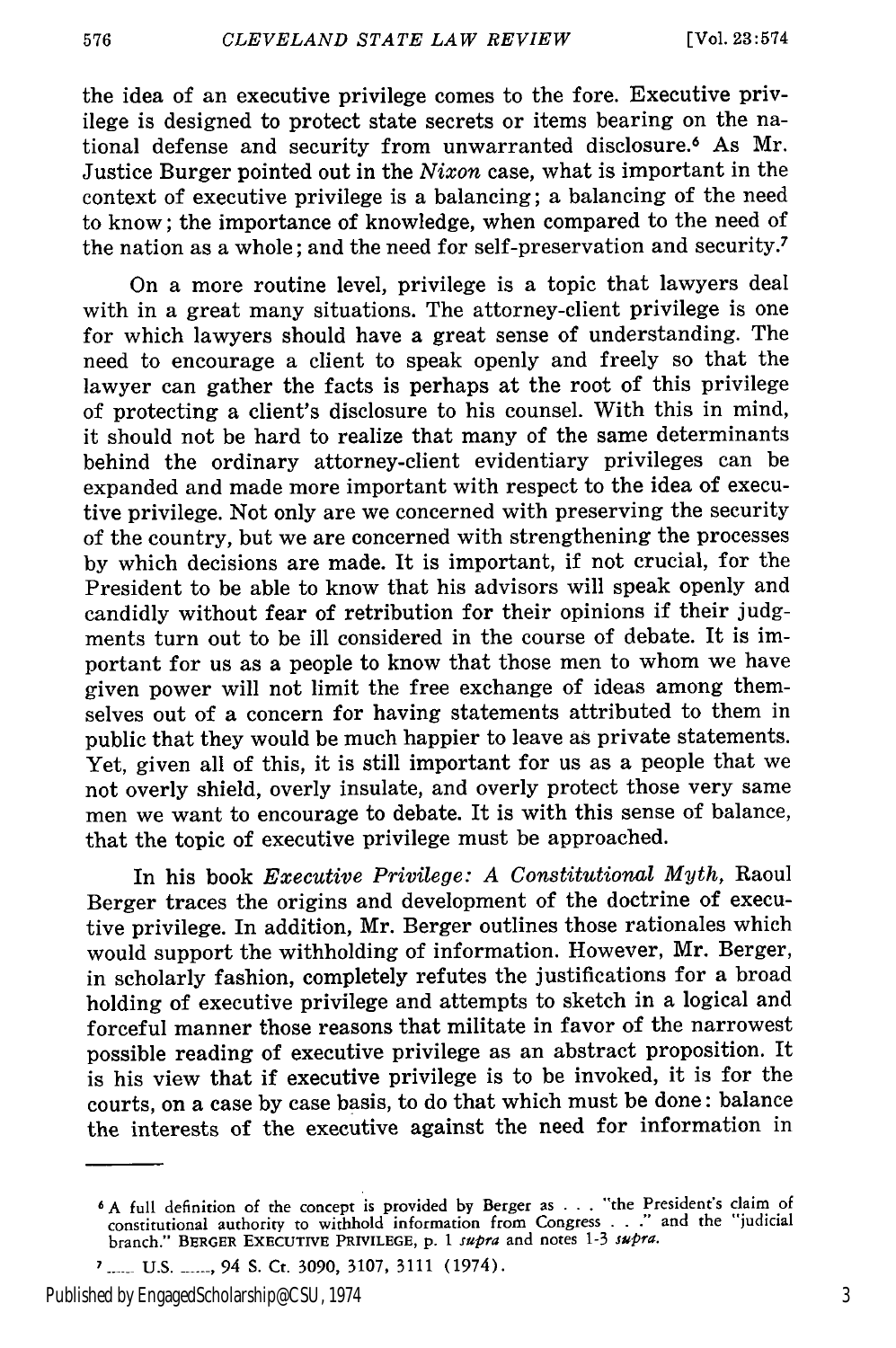1974]

society. In support of his case, Mr. Berger reveals as slim reeds those historical "precedents" which have been invoked consistently by the defenders of executive privilege. Each refutation is thoroughly researched and documented. Mr. Berger's technique is to develop each rationalization for executive privilege and then strip away its legal and historical justifications. The reader is left with the defender's feeble skeleton of policy arguments, and, thanks to Mr. Berger, well prepared to evaluate them.

If the reader were to attempt to characterize Raoul Berger's *Executive Privilege,* the words thorough, comprehensive, and persuasive would initially be applied. However, some other more unfortunate modifiers also could be appended to the list. The book is dense. Reading *Executive Privilege* is an exhausting experience. The book lacks momentum. One finishes it with a feeling of agreement with Mr. Berger, but unable to reconstruct the argument. In addition, the book appears to suffer from one fault that did not beset Mr. Berger's earlier work on impeachment. 8 While *Impeachment* was written over a period of years and its publication happened to coincide with national events, *Executive Privilege* seems to have been rushed to press because of the timeliness of the topic and the success of its predecessor. The book draws most heavily on a series of older law review articles written by Mr. Berger. As a result, parts of the book do not fit together as well as they should.

On final analysis, however, Raoul Berger's work is an excellent legal source book for the interested, albeit committed, reader. *Executive Privilege* provides the only exhaustive study of a very important topic, not just in the confines of our most recent national tragedy, but in the longer term perspective. The discussion goes beyond the problems of a particular President to deal with the problems of American society. It is in this sense that Mr. Berger's book will achieve its importance; for with its discussion of the place of executive privilege in our national decision making, Raoul Berger's book fulfills its function. In the years to come, the final decisions will be made by courts as to the parameters of the doctrine of executive privilege. In all likelihood, these decisions will be made with continuing reference to *Executive Privilege: A Constitutional Myth.*

**<sup>8</sup> R.** BERGER, **IMPEACHMENT:** THE **CONSTITUTIONAL** PROBLEMS **(1974).** https://engagedscholarship.csuohio.edu/clevstlrev/vol23/iss3/10 4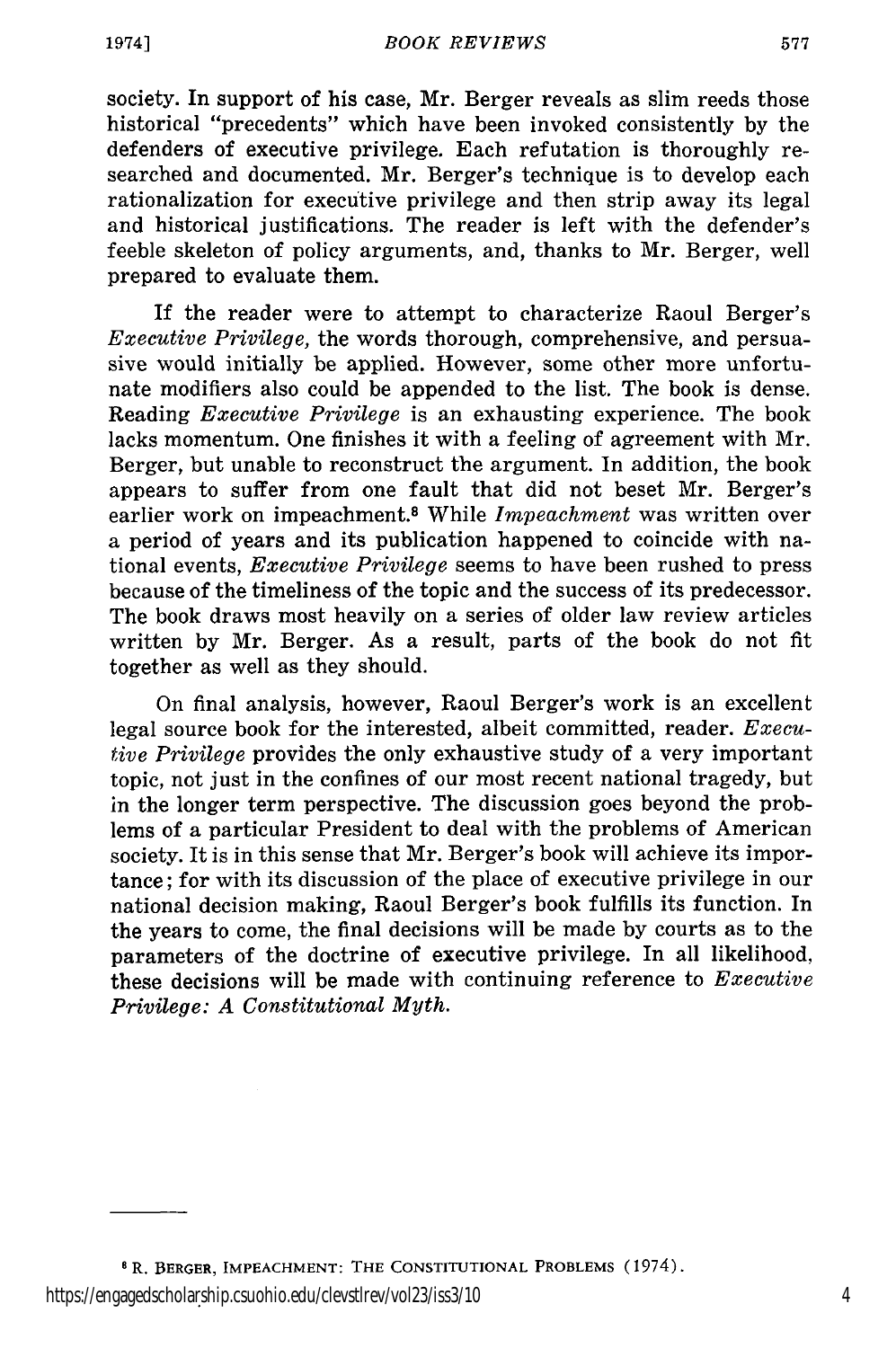## *Reviewed by Daniel M. Migliore\** JOHN MARSHALL: A **LIFE** IN LAW, by Leonard Baker, New York, Macmillan Publishing Co., Inc., 1974. 770 pp. \$17.95.

Amidst the turbulance and passion of the American Revolution, few men are as distinctive as John Marshall. Whether exhorting the minutemen, winning glowing plaudits from fellow lawyers, ascending to eminence as a diplomat, or preserving the institutional power of the Supreme Court as Chief Justice, John Marshall's life glitters richly with compassion and integrity.

Leonard Baker's biography of Marshall is a solid work, frequently compelling thoughtful considerations of the vast implications that Marshall's diverse career had on that society he served with such salience. Baker's work, portioned soldier, lawyer, diplomat, and judge, illuminates those cultural and professional values to which zealous loyalists pledged their allegiance. The portrayal of Marshall's continuity of ideologic commitment, often out of cadence with popular persuasions, puts the frustration, dedication, and conflict of the era into sharp focus.

Marshall, the son of an industrious and successful landowner, was a precocious child and a voracious student. Equipped with formidable intelligence and a disciplined temper, Marshall, at 19, served as a commander in the military. During the early years of the revolution, Marshall fought in numerous battles of noted historical moment. These encounters served to reinforce his well learned respect for property and enlighten his attitude toward slavery. Marshall's affection for the military continued after the signing of the Declaration of Independence. His prowess as a leader and close relationship with George Washington provided Marshall with access to many of the army's crowned jewels. He was recognized through decoration and towed into Washington's command group, a courtship later to bear a wealth of fruit for John Marshall. After being discharged at the age of twenty-four, his high regard for economic security and interest in fashioning a "just system of law" persuaded him to pursue a formal education. He enrolled in the College of William and Mary.

Marshall was a popular and successful student. Although distractingly enamoured of one Polly from Yorktown, whom he later married, he achieved membership in Phi Beta Kappa. Marshall's indulgence in formal education proved quite modest. One year after entering college he successfully petitioned Governor Thomas Jefferson

<sup>\*</sup> Assistant Dean and Assistant Professor of Law, The Cleveland State University College of Law.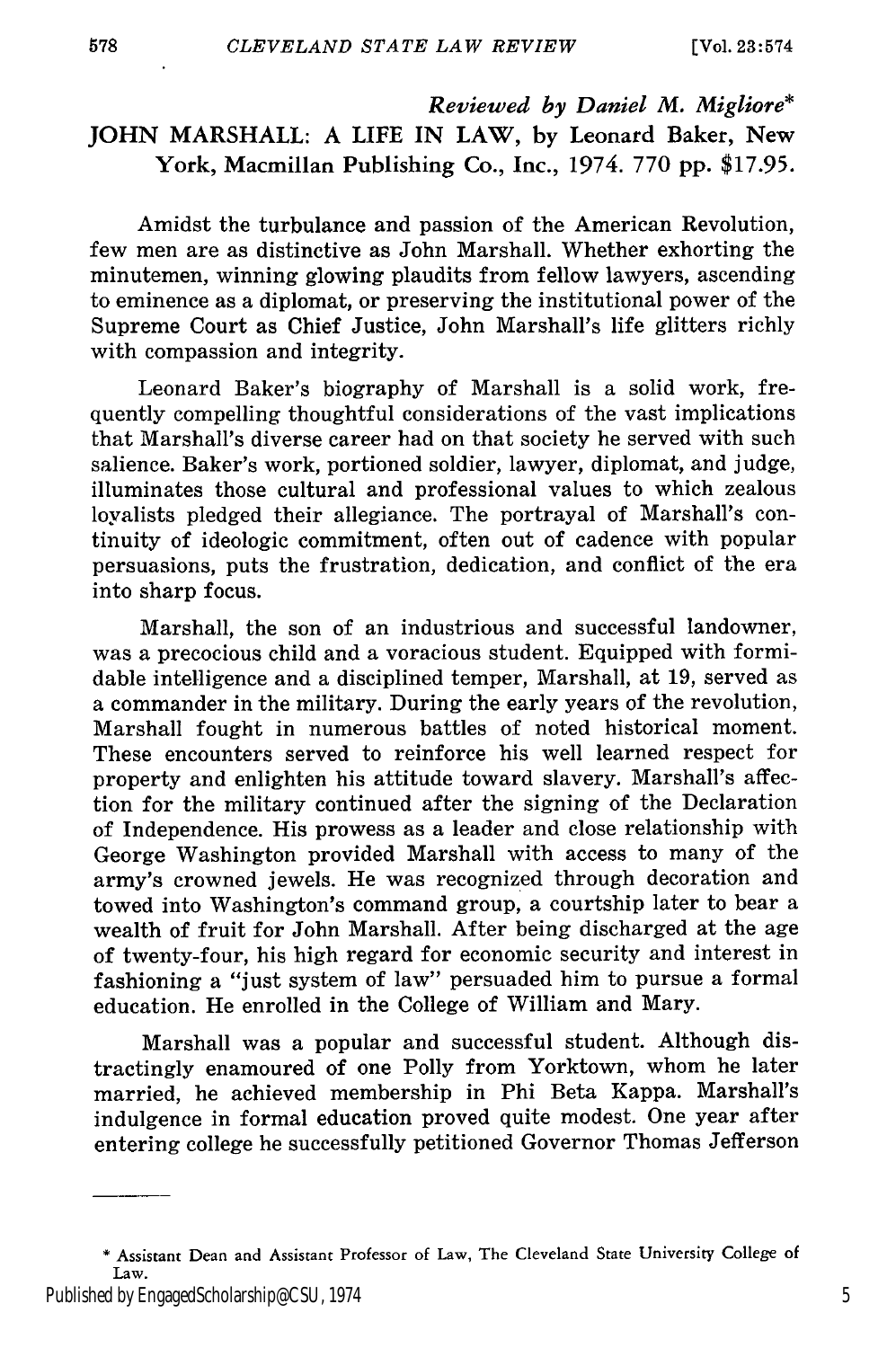19741

579

for a license to practice law. That Marshall's legal career began with the imprimatur of Jefferson is not without irony considering the enmity that later developed between them.

Marshall's reputation as a skilled Richmond lawyer rose meteorically. Distinguishably casual in attire and style, he won praise from professional colleagues, clients, and community acquaintances. His success in court and popularity in Richmond converged in 1782 with his election to the General Assembly. Public service, however, soon proved his private torment. Beliefs impressed upon him during childhood were often out of rhythm with prevailing political attitudes. The most thorny and perplexing issue to Marshall at that time was the Jeffersonian campaign for religious freedom in Virginia. Although deeply concerned about the preservation of individual liberty, Marshall was unable to abandon his commitment to the established church in order to support the mandates of religious freedom. Marshall did not seek re-election but spent the next few years practicing law, establishing his family, and pondering the problems that had beset the United States after the revolution.

Increased social ferment developed under the Articles of Confederation and the principles of voluntarism. The result of this agitation was the Constitutional Convention of 1787. Marshall, instinctively gravitating toward federalism, publicly urged the strengthening of the central government. In the months that followed, Marshall, through debate and address, illuminated his allegiance to a federalist government. After his efforts were rewarded with Virginia's ratification of the Constitution, he returned to his prospering law practice in Richmond. This serenity and comfort was not long to be enjoyed by John Marshall. For, as Baker posits in one of his most pithy plums, "America does not permit its citizens such luxuries." Baker adjusts historical context and styles Marshall's renewed sense of responsibility as a commitment to "refresh the tree of liberty." Although with considerably less drama, Marshall again became involved with problems of national import.

By 1973 the excesses of the French Revolution had begun to rend the fabric of the American society. President Washington, favoring American neutrality, charged Marshall with the responsibility of selling the administration's stance and parrying Jeffersonian insistence on intervention. The resulting Jay Treaty, coined a sellout of American dignity, catapulted Marshall from a frontrunning Virginian federalist to a leading federalist in the nation. With difficulties in France exacerbating, President Adams sought a more politically acceptable mode of negotiations. He named three persons as envoys and members plenipotentiary to France. Unlike the other two appointments, Marshall had not demonstrated proclivities toward public service. However, his deep interest in the French crises persuaded him to accept the office.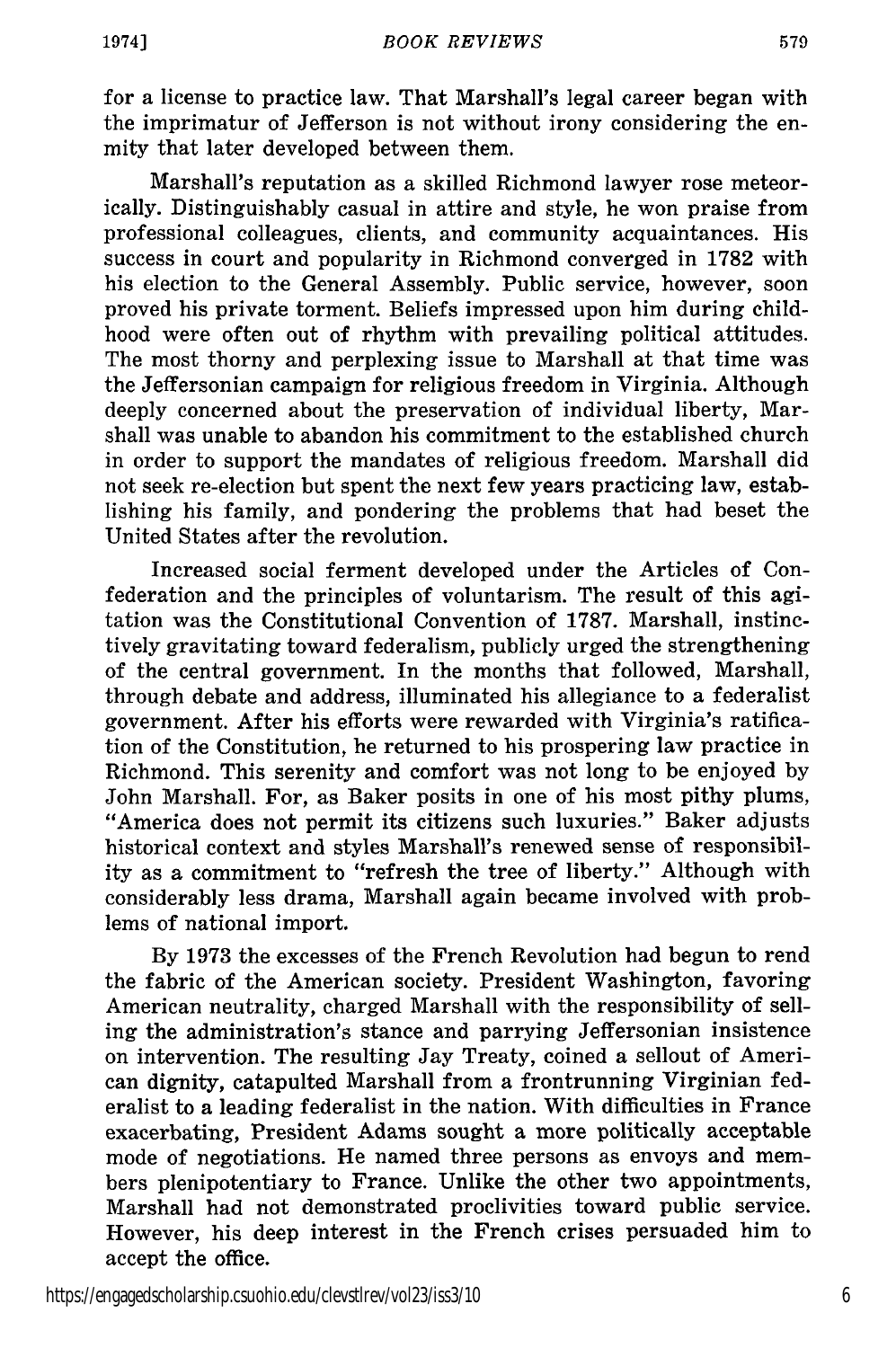580

Although Marshall lacked diplomatic acuity, his craft as an advocate and mastery of sound judgment quickly gained him respect. Marshall's talents were not long left untested. Recently defrocked Talleyrand, then minister of France, met Marshall's aversion to conciliation with noted sophistication. Talleyrand sought to weaken American standing and bloat French coffers while staging clandestine meetings with each American. Marshall's insistence on open negotiations and a settlement which would not compromise America's ability to remain independent survived the drama of Talleyrand's Machiavellian tact. Despite the diminished effectiveness of the envoy and the distasteful notoriety it received, Marshall's reputation remained unblemished. As anticipated however, the posture of the negotiations precipitated a healthy rub between the Jeffersonian republicans and John Marshall, an ardent conflict soon to become more acute.

Marshall returned to Richmond in 1799 intending to resume the practice of law and reacquaint himself with his family, but the political atmosphere in Richmond dictated an alternate course. With the congressional election nearing, federalists sought a formidable opponent for the Jeffersonian incumbent. John Marshall was the most logical choice. Although unimpressed with the proposition, Marshall yielded under the advisement of George Washington. Marshall's candidacy drew party division into sharp focus. Federalists believed Jeffersonian indignations inimical to the national welfare, while Jeffersonians accused federalists of an enmity toward republicanism and a desire to introduce a British modeled monarchy. Although federalist certainty lessened as the political tempest heightened, Marshall won the election by a scant majority.

As a congressman, Marshall remained responsive to public demand, yet dedicated to his personal conviction. He sustained his "strong attachment" to popularity but continued to be indisposed to sacrifice his integrity. Shortly after Marshall's introduction to Congress, President Adams purged a portion of his cabinet and nominated Marshall as Secretary of War. Three days after his confirmation, Marshall was re-nominated, this time as Secretary of State. He remained in this capacity until his nomination to the United States Supreme Court in 1801.

During the waning days of his administration, President Adams feared the demise of the federalist party. The appointment of John Marshall, while serving to retard this cessation, helped fashion the courts as political battle grounds. Jeffersonians perceived the Supreme Court, in particular, the principal target of attack.

Despite the innocuousness of the early Marshall court, his arguments and decisions displayed a solid dialectic, a unique responsiveness and a strict devotion to the preservation of the Court as the primary interpreter of the Constitution. Amidst a hive of controversy,